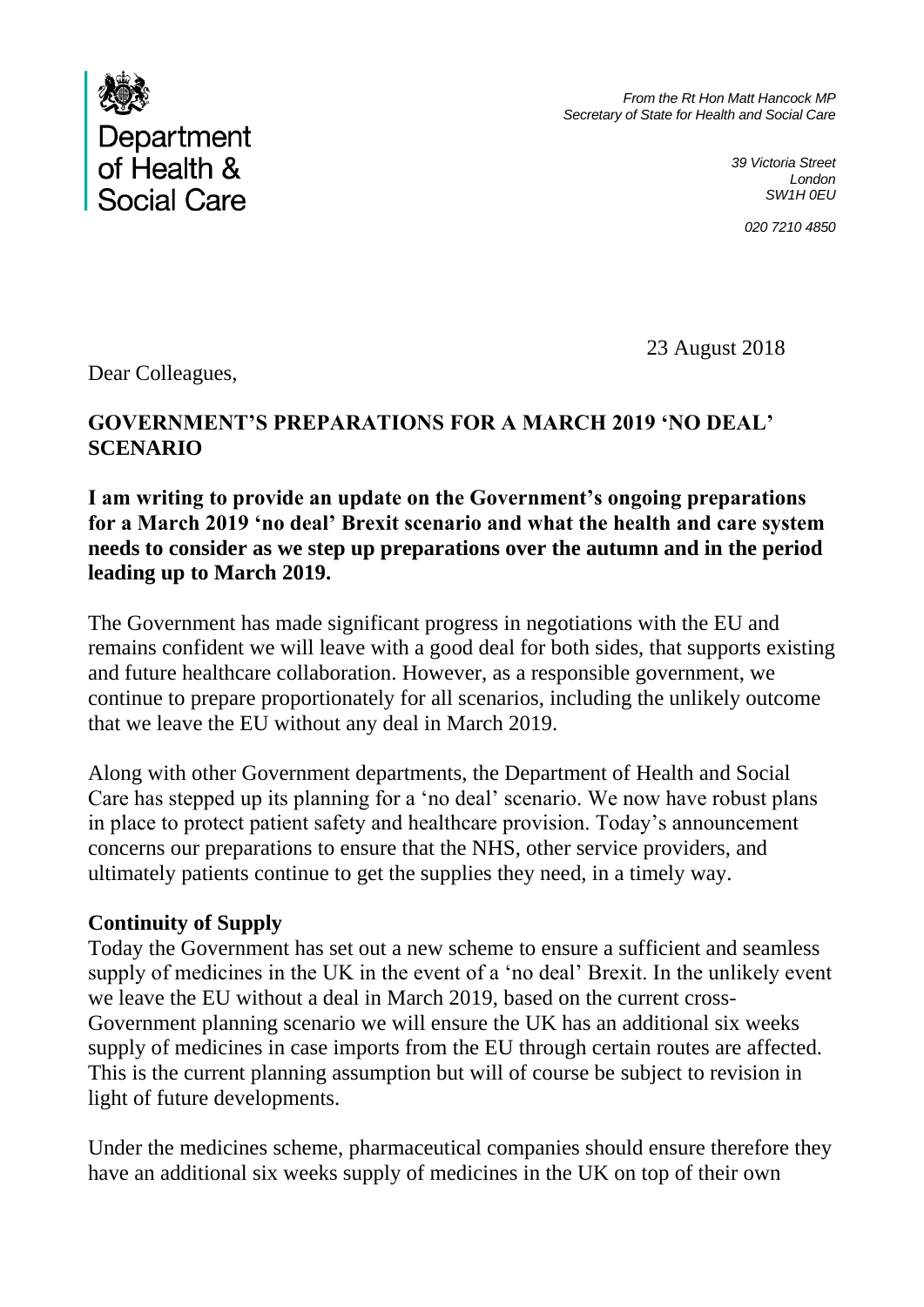normal stock levels. The scheme also includes separate arrangements for the air freight of medicines with short shelf-lives, such as medical radioisotopes. The Government is working closely with companies who provide medicines in the UK to ensure patients continue to get the medicines they need. I am today also writing to pharmaceutical companies with more details.

**Hospitals, GPs and community pharmacies throughout the UK do not need to take any steps to stockpile additional medicines, beyond their business as usual stock levels. There is also no need for clinicians to write longer NHS prescriptions. Local stockpiling is not necessary and any incidences involving the over ordering of medicines will be investigated and followed up with the relevant Chief or Responsible Pharmacist directly.** 

Clinicians should advise patients that the Government has plans in place to ensure a continued supply of medicines to patients from the moment we leave the EU. Patients will not need to and should not seek to store additional medicines at home.

I am also today writing to medical devices and clinical consumables companies to set out further details of plans to ensure a continuity of supply of these products as well.

Given the significant amount of work that has now been done, I am confident this gives a clear basis for the health and care sector and the life sciences industry to plan so that patients can continue to receive high quality care unhindered.

### **Other Preparatory Activity**

The Government is also putting in place measures to manage the other potential implications for the health and care sector, including, for example, future immigration rules; continuity of research funding and pan-European clinical and research collaborations; and future reciprocal healthcare arrangements.

There are three points in particular that I would note at this stage.

First, I would like to take this opportunity to reiterate that the Government recognises the valuable contribution that EU citizens make to the UK, including those working in the health and care system. The Home Office have recently launched a toolkit to assist employers in reassuring and supporting EU citizens already resident in the UK and their dependents to apply for settled status. Details have already been communicated to you and I would encourage you to draw these to the attention of your staff.

Second, the Government recently announced that doctors and nurses are now exempt from the cap on skilled worker visas. This means that there will be no restrictions on the number of doctors and nurses who can be employed through the Tier 2 visa route